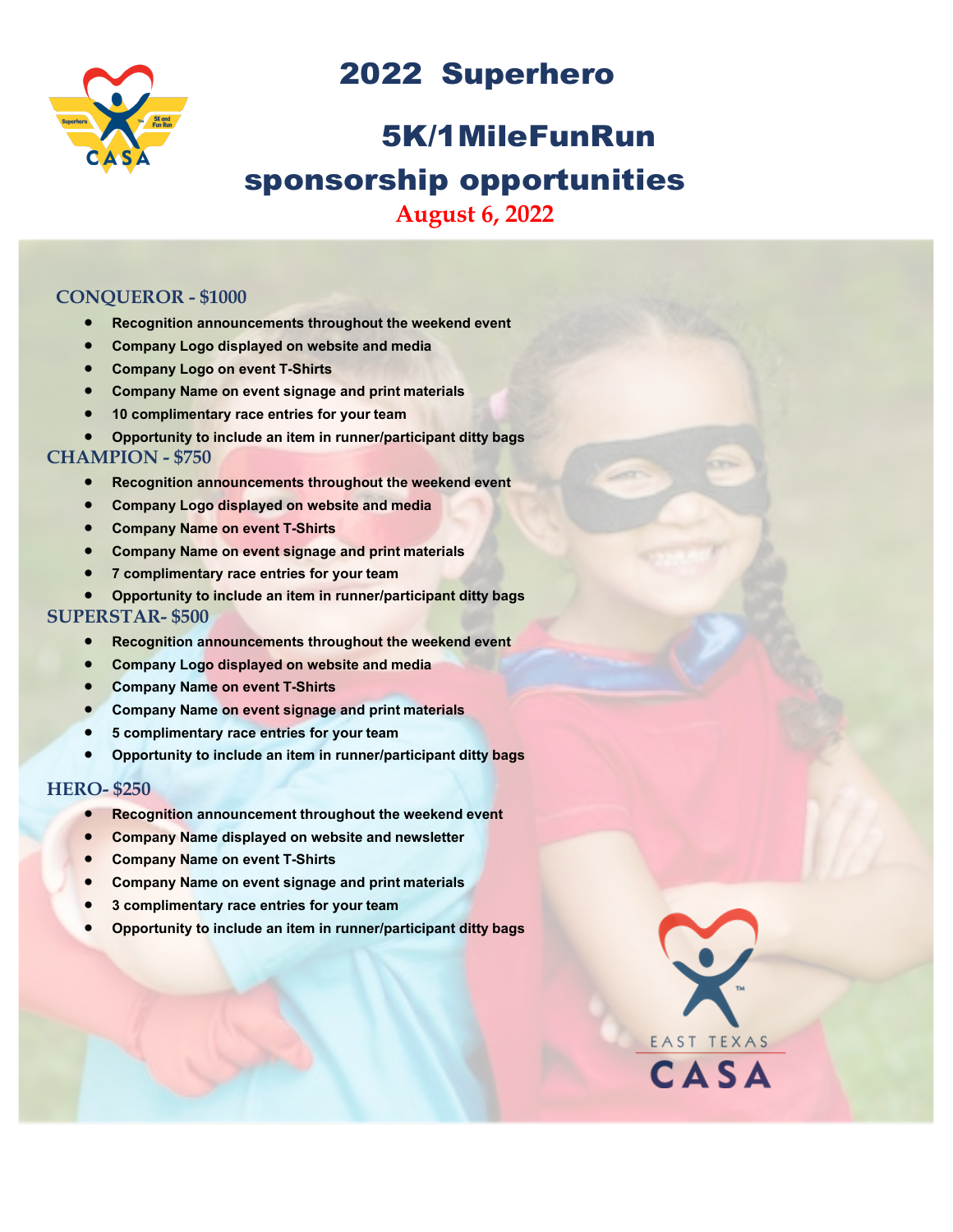

2022 Superhero 5K/1Mile Fun Run

# Sponsorship form August 6, 2022



### **Contact & Recognition Information**

| <b>Company/Individual Name:</b>  |                                                      |                                                                                                                                                                                                                                |            |
|----------------------------------|------------------------------------------------------|--------------------------------------------------------------------------------------------------------------------------------------------------------------------------------------------------------------------------------|------------|
| <b>Address (City, Zip):</b>      |                                                      | (as you wish it to appear)<br><u> 1989 - Johann Stoff, deutscher Stoff, der Stoff, der Stoff, der Stoff, der Stoff, der Stoff, der Stoff, der S</u>                                                                            |            |
|                                  |                                                      | Fax:                                                                                                                                                                                                                           |            |
|                                  |                                                      | Facebook: New York State State State State State State State State State State State State State State State State State State State State State State State State State State State State State State State State State State |            |
| Sponsorship (please circle one): |                                                      |                                                                                                                                                                                                                                |            |
| \$1,000 Conqueror \$750 Champion |                                                      | \$500 Superstar                                                                                                                                                                                                                | \$250 Hero |
|                                  | <b>Secret Sponsorship (protect my identity)</b>      | Race Packet Sponsor (minimum 100 runner/participant ditty bag items)<br>I would like to contribute in the amount of \$                                                                                                         |            |
|                                  |                                                      | Please complete and return by July 15, 2022, for recognition in print materials to:                                                                                                                                            |            |
|                                  | received, you will be invoiced for your sponsorship! | Email sponsor forms to 5K@easttexascasa.org Once                                                                                                                                                                               |            |
|                                  |                                                      | Questions? Please call 903.753.8093 or email us at 5K@easttexascasa.org                                                                                                                                                        |            |

### **EVERY CHILD NEEDS A HERO, BUT OUR CHILDREN NEED SUPERHEROES!**

*All proceeds from the Superhero event will benefit East Texas CASA, a registered 501©3 organization. Donations may be tax-deductible. THANK YOU!*